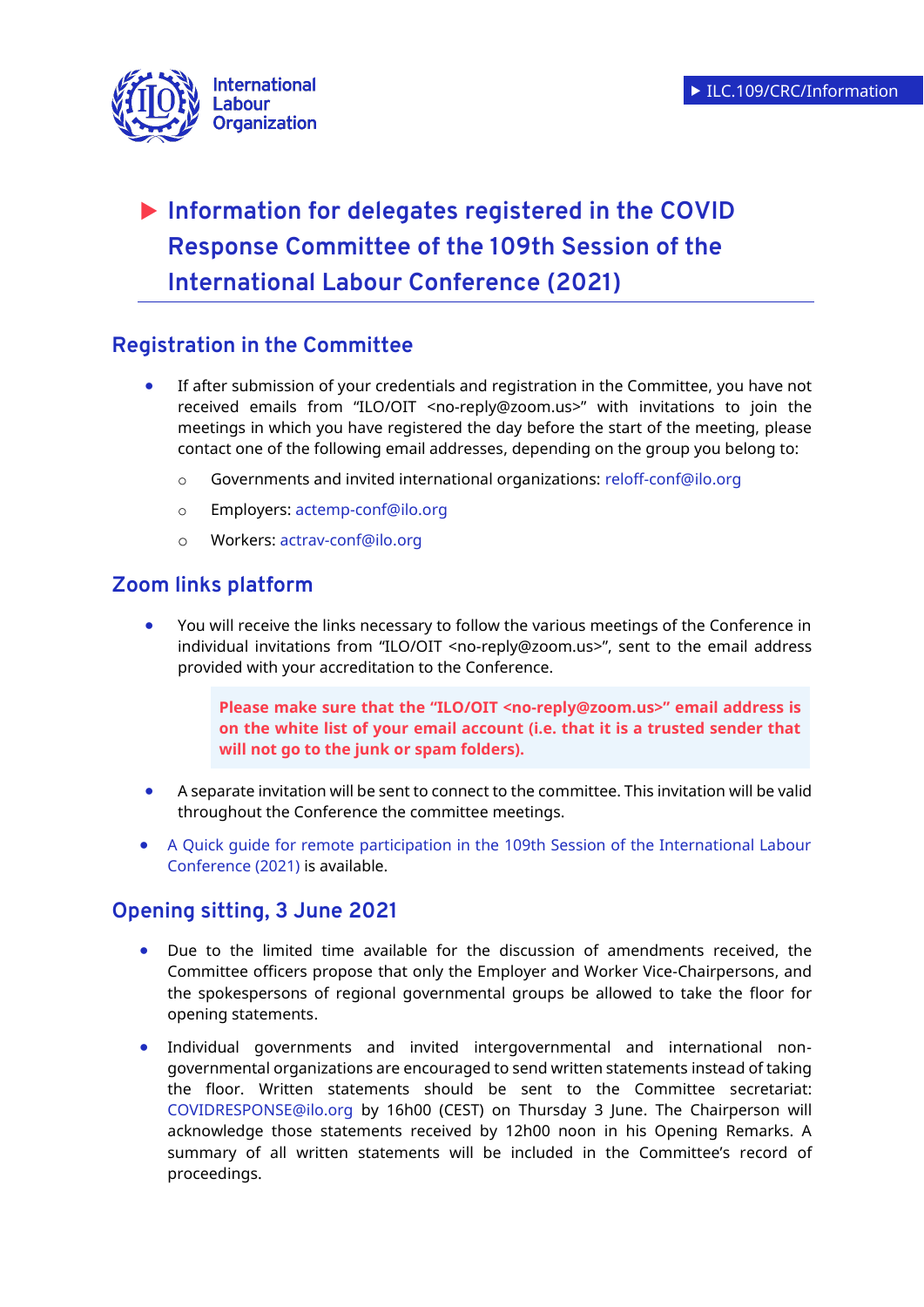#### **ILC.109/CRC/information** 2

- The time limits for opening statements are as follows:
	- o Employer and Worker Vice-Chairpersons: 10 minutes
	- o Regional groups: 5 minutes
	- o Delegates not speaking on behalf of several Committee members or spokespersons of international organizations: 2 minutes if necessary. As indicated above, these delegates, are however, encouraged to send written statements instead of taking the floor.

#### **Requests for the floor**

- To facilitate the administration of requests to take the floor and the time management in the Opening Session of this Committee, registration on a list of speakers is required **by noon on Thursday 3rd June at latest**.
- Requests to take the floor should be sent to the Committee secretariat: [COVIDRESPONSE@ilo.org](file://///ad.ilo.org/gva/SPROT/V-SPROT/SEC_SOC/SOC_FAS/COMMON/SECSOC%202005/ILC2020/Secretariat/cdr@ilo.org)
- In Zoom, the floor can be requested by either raising a virtual hand or through the chat.
- Should you wish to raise a point of order or request the right of reply in committees, please do so through the chat function, indicating whether it is a point of order or a request for the right of reply. In the latter case, please also indicate the intervention in respect of which the right of reply is sought.

#### **Statements made on behalf of groups of governments**

- All statements made by Government members on behalf of a regional group or members of an intergovernmental organization, unless otherwise specified, will be reported as having been made on behalf of all Government members of the group or organization in question who are members of the ILO and are attending the Conference.
- Please indicate clearly when taking the floor if you are speaking on behalf of only a few members of such a group.

### **Drafting group**

- Participation in drafting groups will be limited to the members designated by the respective group and appointed by the committee. In accordance with the Special arrangements and rules of procedure for the 109th Session of the International Labour Conference, <sup>1</sup> the drafting group of the COVID Response Committee will be composed of eight employer members, eight worker members and 16 government members, and the same number of observers (8/8/16) from each of the three constituent groups,
- To facilitate a seamless transition from the Committee plenary to the drafting group, each group (E,W,G) are requested to submit names of their members and observers, by 12h00 noon (CEST) on Thursday 3 June to the Committee Secretariat: [COVIDRESPONSE@ilo.org.](mailto:COVIDRESPONSE@ilo.org) The Secretariat will arrange for the members of the drafting group to receive individual

 $\overline{a}$ 

<sup>1</sup> Se[e ILC.109/D.1,](https://www.ilo.org/wcmsp5/groups/public/---ed_norm/---relconf/documents/meetingdocument/wcms_791674.pdf) para. 60.